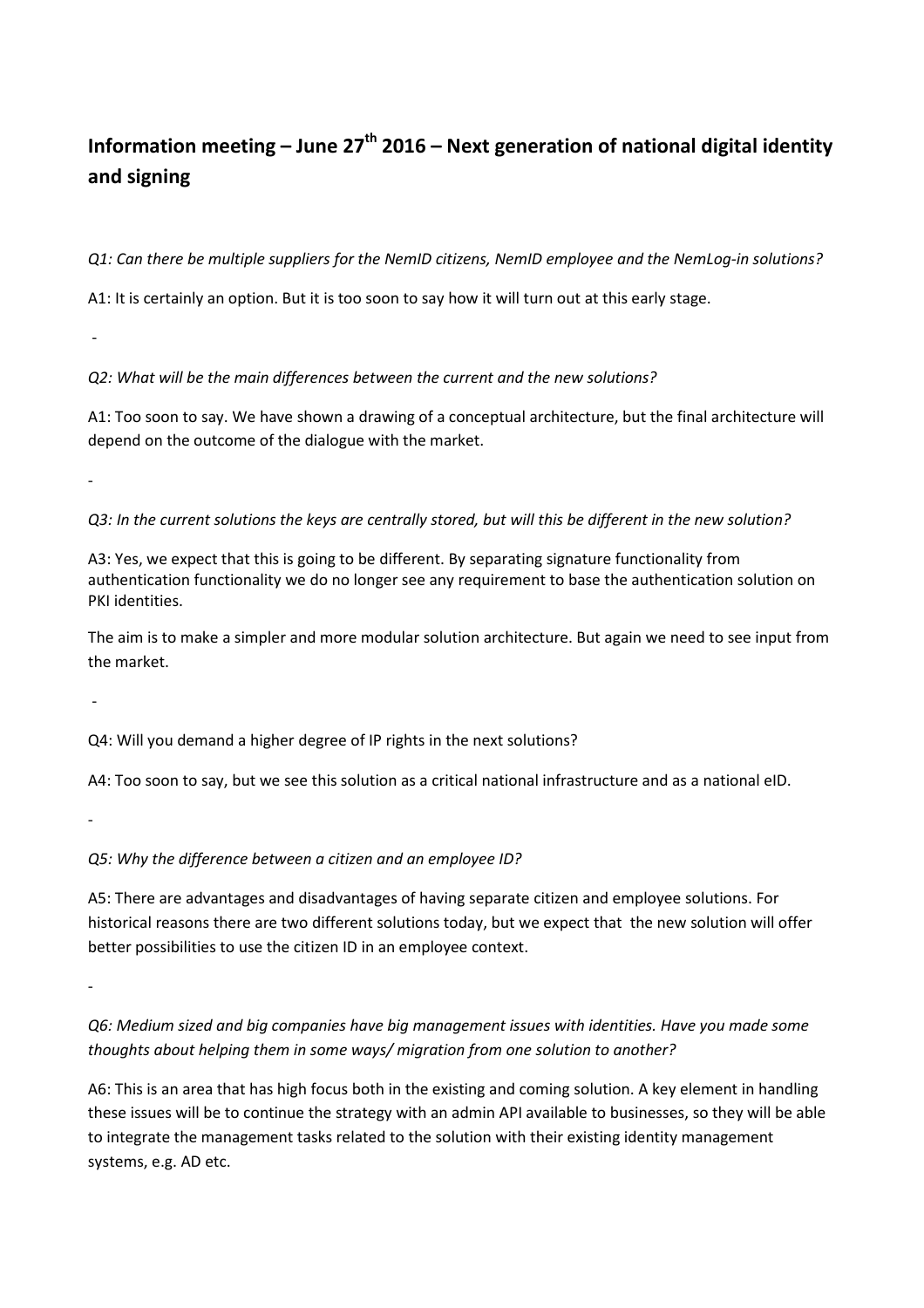## *Q7: Have you made some thoughts about biometric solutions?*

A7: This will be a topic for the market dialogue in September/October. We are certainly interested in new technologies that the market has to offer.

-

-

*Q9: Who will ensure the balance between security and convenience – The Agency for Digitisation or the supplier?* 

A9: Too early to say. We will specify the security demands, and then we expect the coming supplier to create a solution that maximizes the level of convenience/usability to the end user, while not compromising security requirements.

-

*Q10: Will the end-user-support be delivered by the same supplier?* 

A10: Not yet decided.

-

*Q11: How will the legal framework be with different security levels? Who will be responsible for choosing the right level of security?* 

A11: It is not yet clear what the legal framework will look like, but it is expected that the service provider will be responsible for providing the right level of security and possibly what kind of credential is needed.

-

*Q12: Do you have some dates for the new NemID solution?* 

A12: We have a contract with the current supplier about the current solutions until November 2018, but we will probably go beyond that in order to ensure a seamless transition.

-

-

*Q13: Will there be various brokers in the solutions or just one?* 

A13: Too soon to say, but we aim for competition in the market.

*Q14: Can the solution be delivered from another EU country – given that this is critical Danish infrastructure? Can it be a country outside the EU?* 

A14: We will look broader than Denmark, but we need to have a closer look at the implementation of the EU Data Protection Regulation.